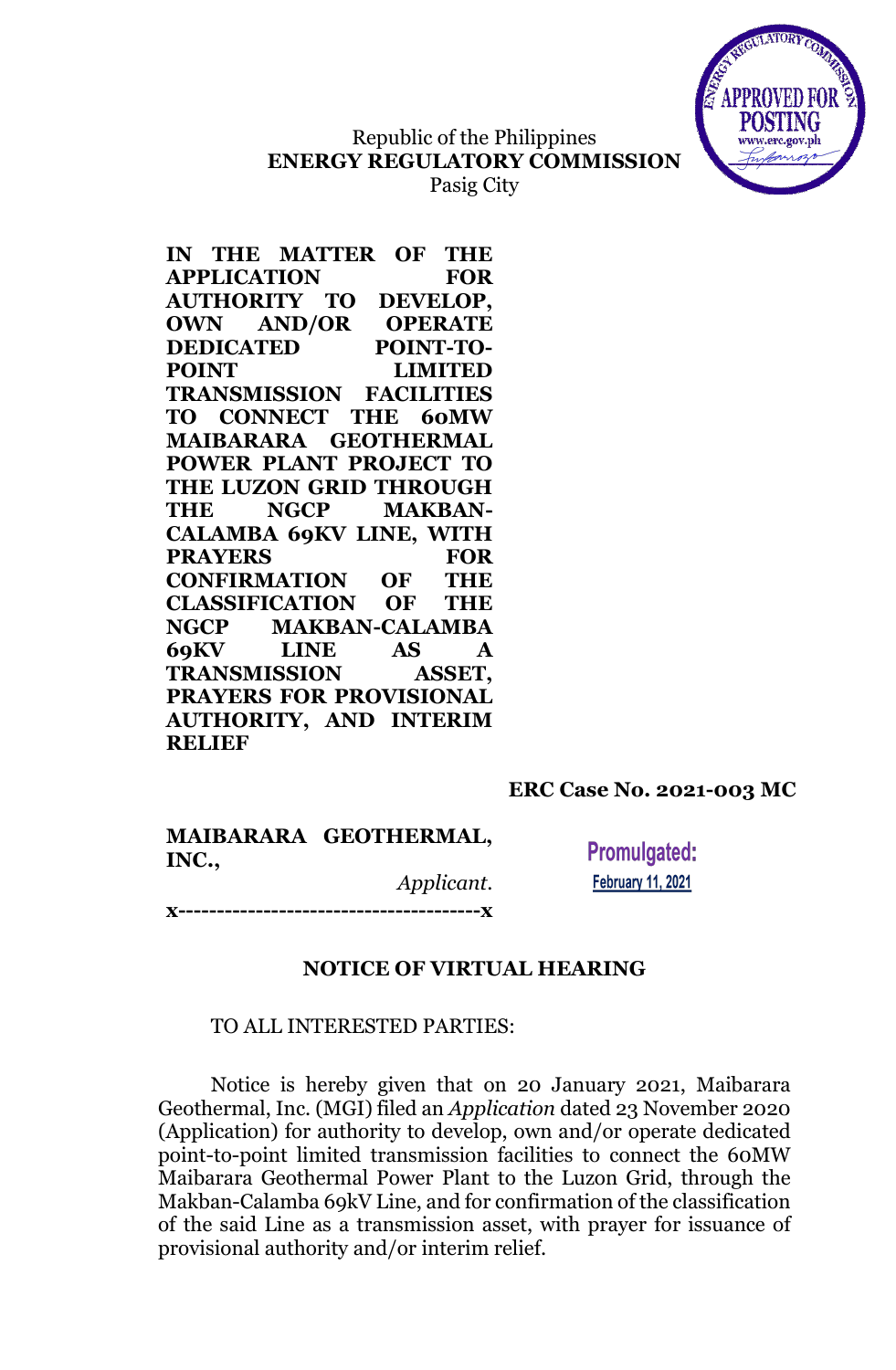### **ERC CASE NO. 2021-003 MC NOTICE OF VIRTUAL HEARING/02 February 2021 PAGE 2 OF 19**

The pertinent portions of the said *Application* are hereunder quoted as follows:

### **I. THE APPLICANT**

1. MGI is a corporation duly organized and existing by virtue of and under the laws of the Republic of the Philippines, with principal office address at 7th Floor, JMT Building, ADB Avenue, Ortigas Center, Pasig City, Metro Manila, Philippines.

*Copies of: (i) MGI's Certificate of Registration dated 11 August 2010; (ii) Certificate of Filing of Amended Articles of Incorporation dated 31 January 2018; (iii) Amended Articles of Incorporation; (iv) By-Laws; (v) and General Information Sheet for the year 2020, are attached hereto and made integral parts hereof as Annexes "A," "B," "C," "D," and "E," respectively.* 

2. MGI may be served orders and other processes through undersigned counsel at Puyat Jacinto & Santos Law Office, 10th Floor, 8 Rockwell Tower, Hidalgo cor. Plaza Drives, Rockwell Center, Makati City.

#### **II. NATURE OF THE APPLICATION**

3. This Application is submitted to this Honorable Commission pursuant to Section 9 of Republic Act No. 9136 otherwise known as the *Electric Power Industry Reform Act of 2001* ("**EPIRA**"),<sup>1</sup> Rule 5, Section 5(a)(i) of the EPIRA Implementing Rules and Regulations ("**EPIRA IRR**"), <sup>2</sup> and Section 4.2 of Resolution No. 23 Series of 2016 or the *Resolution Adopting Amended Rules on the Definition and Boundaries of Connection Assets for Customers of* 

xxx

(f) xxx

 $\overline{a}$ 

<sup>2</sup> Section 5. Dedicated Point-to-Point Limited Transmission Facility of a Generation Company.

- (a) Subject to prior authorization from ERC, TRANSCO or its Buyer or Concessionaire may allow a Generation Company to develop, own and/or operate dedicated point-to-point limited transmission facilities; *Provided,* That:
	- (i) Such dedicated point-to-point limited transmission facilities are required only for the purpose of connecting to the Grid which will be used solely by the Generation Facility, and are not used to serve End-users or Suppliers directly.

<sup>&</sup>lt;sup>1</sup> Section 9. Functions and Responsibilities.

A generation company may develop and own or operate dedicated point-to-point limited transmission facilities that are consistent with the TDP: *Provided,* That such facilities are required only for the purpose of connecting to the transmission system, and are used solely by the generating facility, subject to prior authorization by the ERC: xxx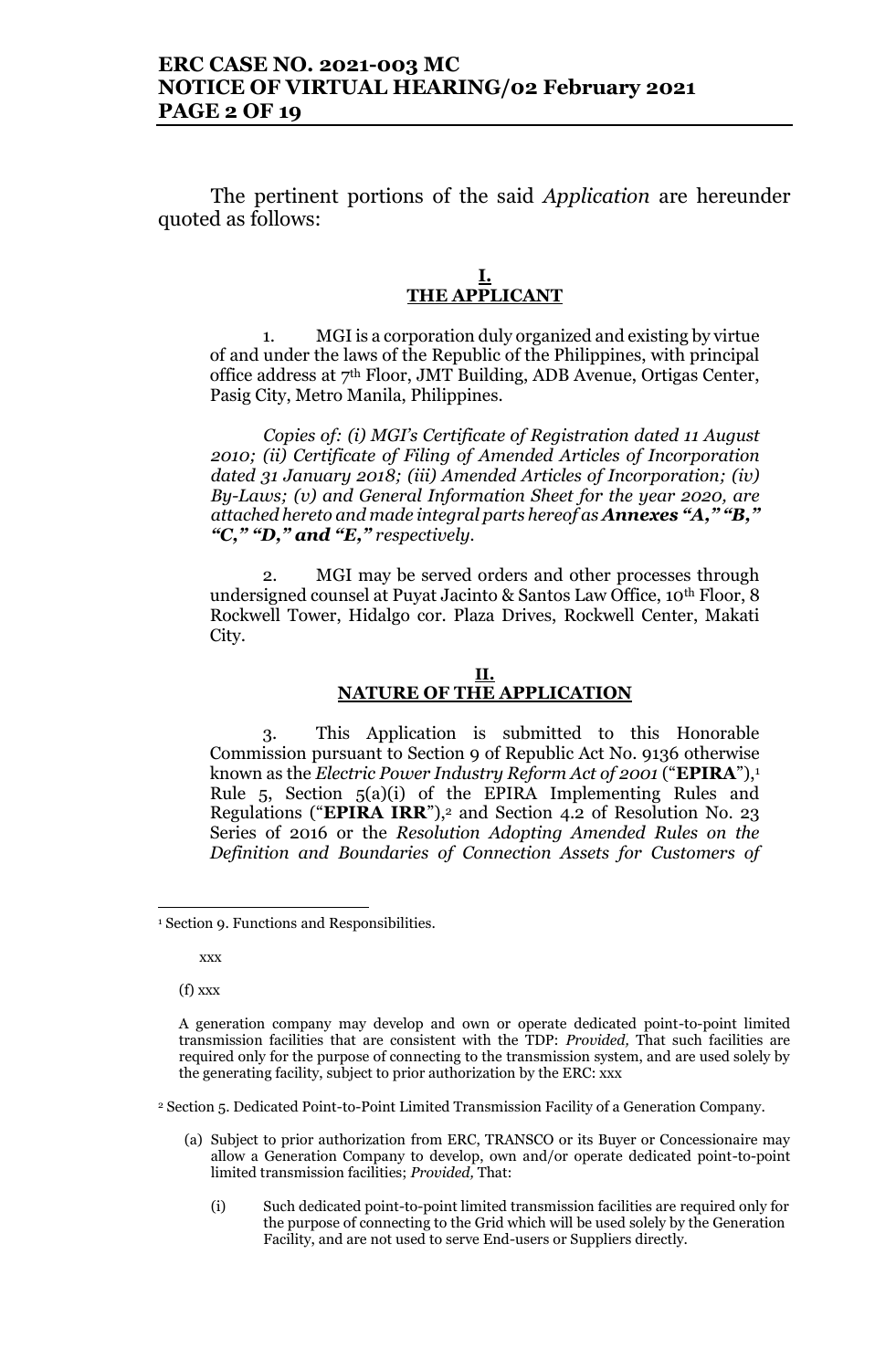### **ERC CASE NO. 2021-003 MC NOTICE OF VIRTUAL HEARING/02 February 2021 PAGE 3 OF 19**

*Transmission Providers<sup>3</sup>* for the consideration; and approval of MGI's proposed development, ownership, and operation of interconnection facilities which shall connect the approximately 32MW Maibarara Geothermal Power Plant ("**MGPP**") to the 69kV Makban-Calamba Line of the National Grid Corporation ("**NGCP**").

*A copy of the Secretary's Certificate dated 26 May 2020 authorizing the filing of the instant Application and appointing MGI's authorized representatives therefor is attached hereto and made an integral part hereof as Annex "F."*

4. MGI likewise seeks confirmation of the Makban-Calamba Line's reclassification to a transmission asset in view of the provisions under Section 9 of the EPIRA.<sup>4</sup>

5. On this note, and considering that the reliefs prayed for by MGI - namely:(i) the approval of its proposed connection to the 69kV Makban-Calamba Line; and (ii) confirmation that the 69kV Makban-Calamba Line has been reclassified as a transmission asset by operation of law for the reasons discussed in greater detail below – are inextricably linked, MGI respectfully submits that the consolidated nature of the instant *Application* will allow this Honorable Commission to resolve the submitted issues in the most efficient and practical manner possible.

### **III. STATEMENT OF FACTS**

6. MGI is owned by the following principal shareholders: (i) PetroGreen Energy Corporation ("**PGEC**"), which holds 65% of its outstanding capital stock; (ii) AC Energy Philippines, Inc. ("**ACEPI**"), formerly PHINMA Energy Corporation ("PEC"; now known as AC Energy Philippines, Inc.), which holds 25% of its outstanding capital stock; and (iii) PNOC Renewables Corporation, which holds 10% of its outstanding capital stock.

xxx

 $\overline{a}$ 

xxx

(f) xxx

<sup>3</sup> 4.2. Connection Assets for Generation Customers of Transmission Provider

Connection Assets for generation customers of Transmission Provider include those assets from the last Single Mechanical Connection of a User System or Equipment of a Generation Company, at its Connection Point, to the last Single Mechanical Connection which is not shared with another Customer within the Grid.

A Generation Company may develop and own or operate a dedicated point-to-point limited facilities provided, that such facilities are required only for the purpose of connecting to the transmission system, and are used solely by the generating facility, subject to prior authorization by the ERC.

<sup>4</sup> Section 9. Functions and Responsibilities.

xxx *Provided, further,* That in the event that such assets are required for competitive purposes, ownership of the same shall be transferred to the TRANSCO at a fair market price: *Provided, finally,* That in the case of disagreement on the fair market price, the ERC shall determine the fair market value of the asset.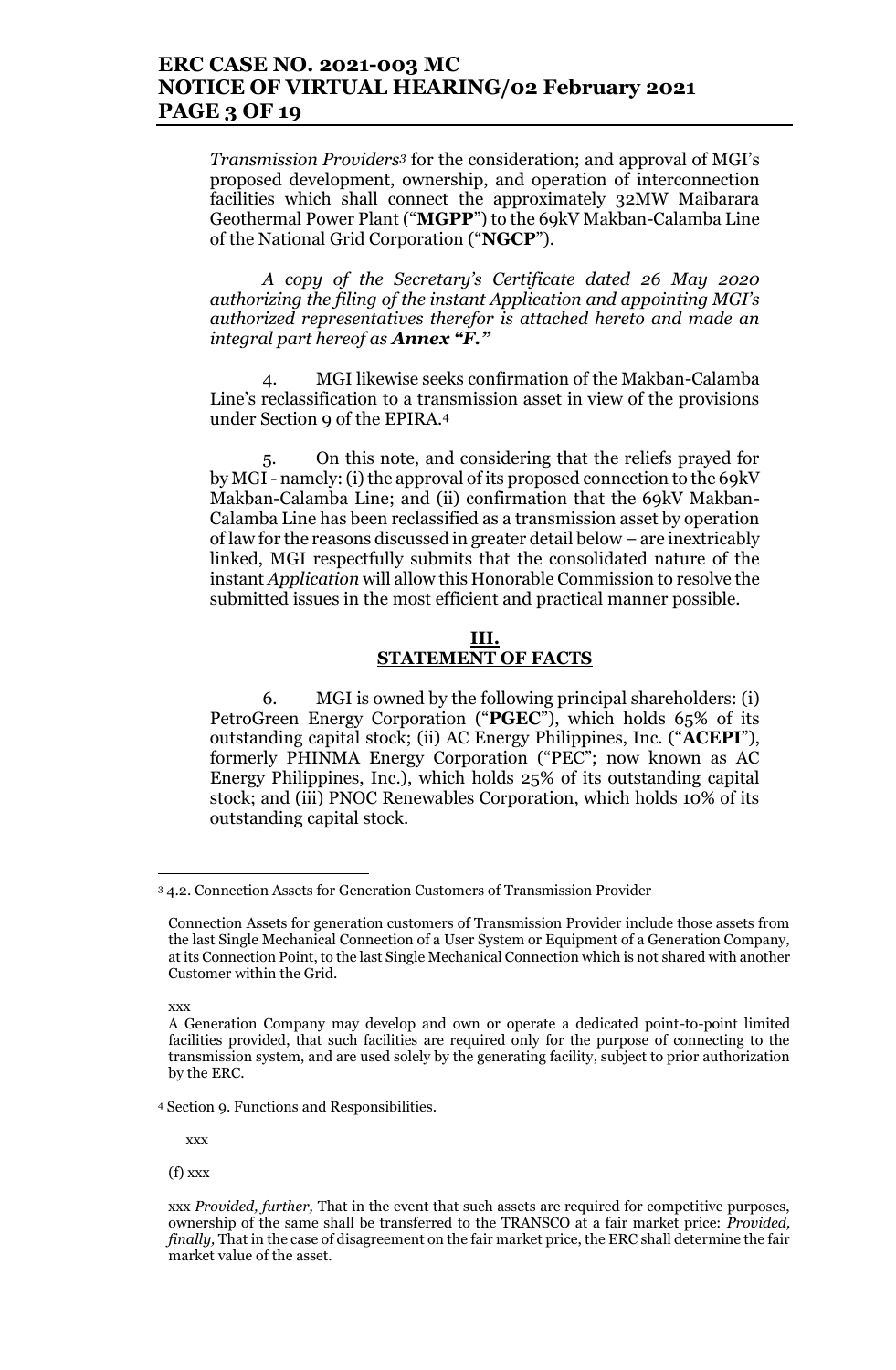### **ERC CASE NO. 2021-003 MC NOTICE OF VIRTUAL HEARING/02 February 2021 PAGE 4 OF 19**

6.1. PGEC, for its part, is a subsidiary of Petroenergy Resources Corporation ("**PRC**"), with the latter owning 90% of the former's outstanding capital stock.

7. PRC was the holder of Geothermal RE Energy Service Contract No. 2010-02-012 dated 1 February 2010 ("**GRESC**"), executed between the Republic of the Philippines, through the Department of Energy ("**DOE**") and PRC.

8. By virtue of the GRESC, PRC was granted the right to explore, develop and utilize the Geothermal Energy Resources within an area covering 1,599.80 hectares in Maibarara, Batangas/Laguna.<sup>5</sup>

*A copy of the GRESC in the name of PRC is hereto attached and made an integral part hereof as Annex "G."*

9. Sometime in 2010, PRC caused the assignment of the GRESC to MGI by virtue of a Deed of Assignment and Assumption where PRC assigned all of its rights, interests, and obligations under the Service Contract in favor of MGI.

10. On 27 September 2010, PRC wrote a letter to the DOE requesting for the approval of the assignment of the GRESC by PRC to MGI, which request was granted by the DOE on 05 January 2011.

A Certificate of Registration dated 05 January 2011 was thus issued by the DOE in the name of MGI.

*Copies of: (i) the Deed of Assignment and Assumption dated 27 September 2010; (ii) the letter to the DOE requesting approval of transfer of interest dated 27 September 2010; (iii) the DOE letter of approval of the transfer dated 5 January 2011; and (iv) the Certificate of Registration in the name of MGI dated 5 January 2011, are hereto attached and made integral parts hereof as Annexes "G-1," "G-2," "G-3," and "G-4" respectively.* 

11. On 11 November 2011, the DOE issued a Certificate of Commerciality in favor of MGI confirming the commercial viability of the MGPP.

*A copy of the Confirmation of Commerciality dated 11 November 2011 is hereto attached and made an integral part hereof as Annex "H."*

12. Moreover, and pursuant to the GRESC, MGI is engaged in the development, construction, operation and ownership of the MGPP, with an initial net capacity of 20MW for its first phase ("**MGPP1**"), which commenced commercial operations on 08 February 2014.

*Copies of: (i) the Project Rationale; (ii) Summary of relevant dates indicating the dates of construction, completion, commissioning and commercial operations of the Dedicated Facility Project and the MGPP; (iii) the Environmental Compliance Certificate issued by the* 

<sup>5</sup> GRESC, Section 2.8.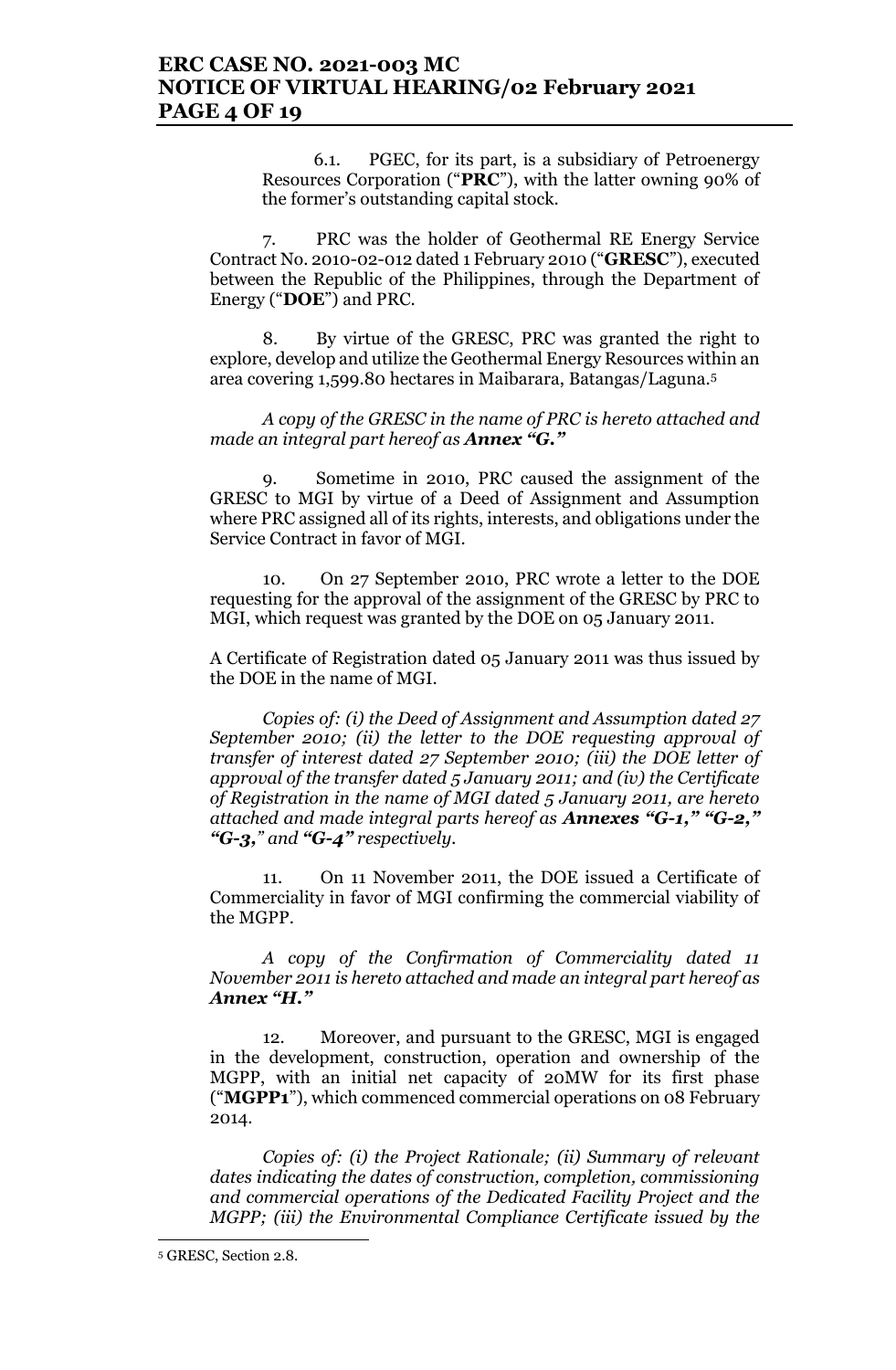### **ERC CASE NO. 2021-003 MC NOTICE OF VIRTUAL HEARING/02 February 2021 PAGE 5 OF 19**

*Department of Environment and Natural Resources in favor of PRC for the MGPP and the Dedicated Facility Project; and (iv) the DENR Letter acknowledging the change in proponent from PRC to MGI are attached hereto and made integral parts hereof as Annexes "I," "J," "K," and "K-1," respectively.*

13. In order to transmit the power that the MGPP1 generates to the Luzon grid at the start of its commercial operations date, MGI filed an Application with the Honorable Commission docketed as ERC Case No. 2013-051 MC and entitled as *In the Matter of the Application for Authority to Develop, Own and Operate Dedicated Point-to-Point Facilities to Connect to the Distribution System of Manila Electric Company (MERALCO), with Prayer for Provisional Authority* ("**Original P2P Application**").

13.1. Under the Original P2P Application, MGI proposed an interconnection scheme that consisted of a 6 kilometer line from MGPP's switchyard to MERALCO's distribution system through its existing 115kV line in Calamba, Laguna ("**MERALCO Interconnection**").

13.2. At this juncture, MGI underscored that a connection to NGCP's Makban 69 kV Substation was initially considered under the Original P2P Application. However, it was found not to be practical due to the geographical and legal constraints that, in turn, would entail significant additional costs and delay if such course of action is pursued.

13.3. Apart from the considerable distance between MGI's facilities and the nearest NGCP Substation at Makban, which entails the construction of an 11 to 14.1 km, single-circuit 69kV line, the complications arising from obtaining the corresponding rights-of-way would impose both legal and financial burdens that are infeasible and disproportionate to MGI's objectives.

13.4. Pursuant to such proposed interconnection scheme, MGI and MERALCO entered into an Interconnection Agreement for the physical interconnection of the generation and connection facilities of MGPP to MERALCO's distribution system.

13.5. On 30 September 2013, the Honorable Commission approved the Original P2P Application.

14. MGI then proceeded with the expansion of MGPP by developing the 12MW Maibarara Geothermal Power Project – Phase 2 ("**MGPP2**"), which commenced commercial operations on 30 April 2018. To save capital costs, the MGPP2 uses the existing dedicated transmission facility of MGPP1 in transmitting its generated power to the Luzon grid.

15. On 21 September 2015 the DOE issued a Certificate of Commerciality in favor of MGI confirming the commercial viability of the MGPP2.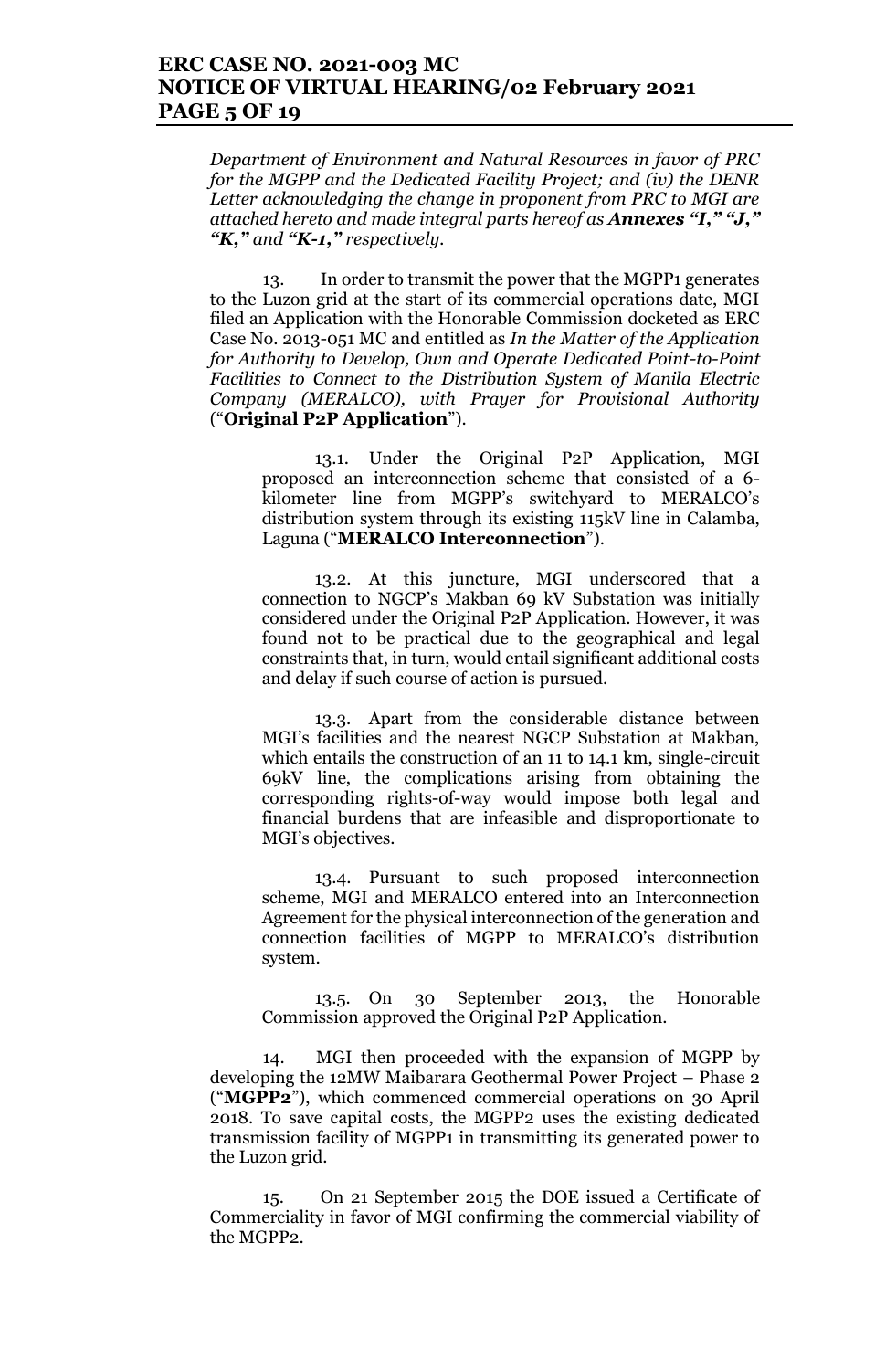*A copy of the Confirmation of Commerciality dated 21 September 2015 is hereto attached and made an integral part hereof as Annex "L."*

16. However, pursuant to certain economic considerations and after numerous discussions with NGCP, MGI seeks to transfer its connection to the Makban-Calamba Line, which entails the utilization of its existing 69kV line and the construction of a 70MVA 69/115kV step-down transformer at the connection point (the **"Dedicated Facility Project"**).

17. The Dedicated Facility Project is expected to be completed by 15 September 2020 to accommodate MGPP's current capacity of 32MW, with plans of further expanding its capacity to 60MW in 2023.

*Copies of: (i) the Project Description; (ii) the Detailed Single Line Diagram of the Dedicated Facility Project; and (iii) Simplified Single Line Diagram of the Dedicated Facility Project are attached hereto and made integral parts hereof as Annexes "M", "N," and "N-1" respectively.* 

> 17.1. The estimated cost of the construction of the Dedicated Facility Project is PhP146,500,000.00 with the following major cost components:

| <b>Description of Work</b>                 | <b>Contract Cost (Php)</b> |
|--------------------------------------------|----------------------------|
| HV Equipments (Brand: ABB)                 | 88,248,514.00              |
| Design, fabrication, supply, installation, | 12,505,200.00              |
| testing and commissioning of panel         |                            |
| Civil works                                | 10,200,000.00              |
| Mechanical and other electrical works      | 11,831,286.00              |
| General requirement and others             | 12,648,000.00              |
| RTU/SCADA/Telecom System                   | 11,067,000.00              |
| <b>TOTAL</b>                               | 146,500,000.00             |

*Copies of: (i) the detailed breakdown of the Dedicated Facility Project Cost Estimate dated 12 August 2020; and (ii) Demand-Supply Scenario are attached hereto and made integral parts hereof as Annexes "O" and "P," respectively.*

17.2. The Dedicated Facility Project will be exclusively funded by MGI and will, therefore, not impact any regulated charges.

18. With the existing MERALCO interconnection, the MGPP is classified as an Embedded Generating Plant under the Open Access Transmission Service Rules ("**OATS Rules**"), hence, has been charged with the following NGCP transmission fees for Service Operator ("**SO**") Charges and Ancillary Service ("**AS**") Charges in accordance with NGCP's interpretation and application of the OATS Rules:<sup>6</sup>

<sup>6</sup> On 10 August 2018, MGI filed a *Petition for Dispute Resolution with Motion for Issuance of a Cease and Desist Order* against NGCP contesting the billing determinant used in computing the SO and AS Charges billed against MGI.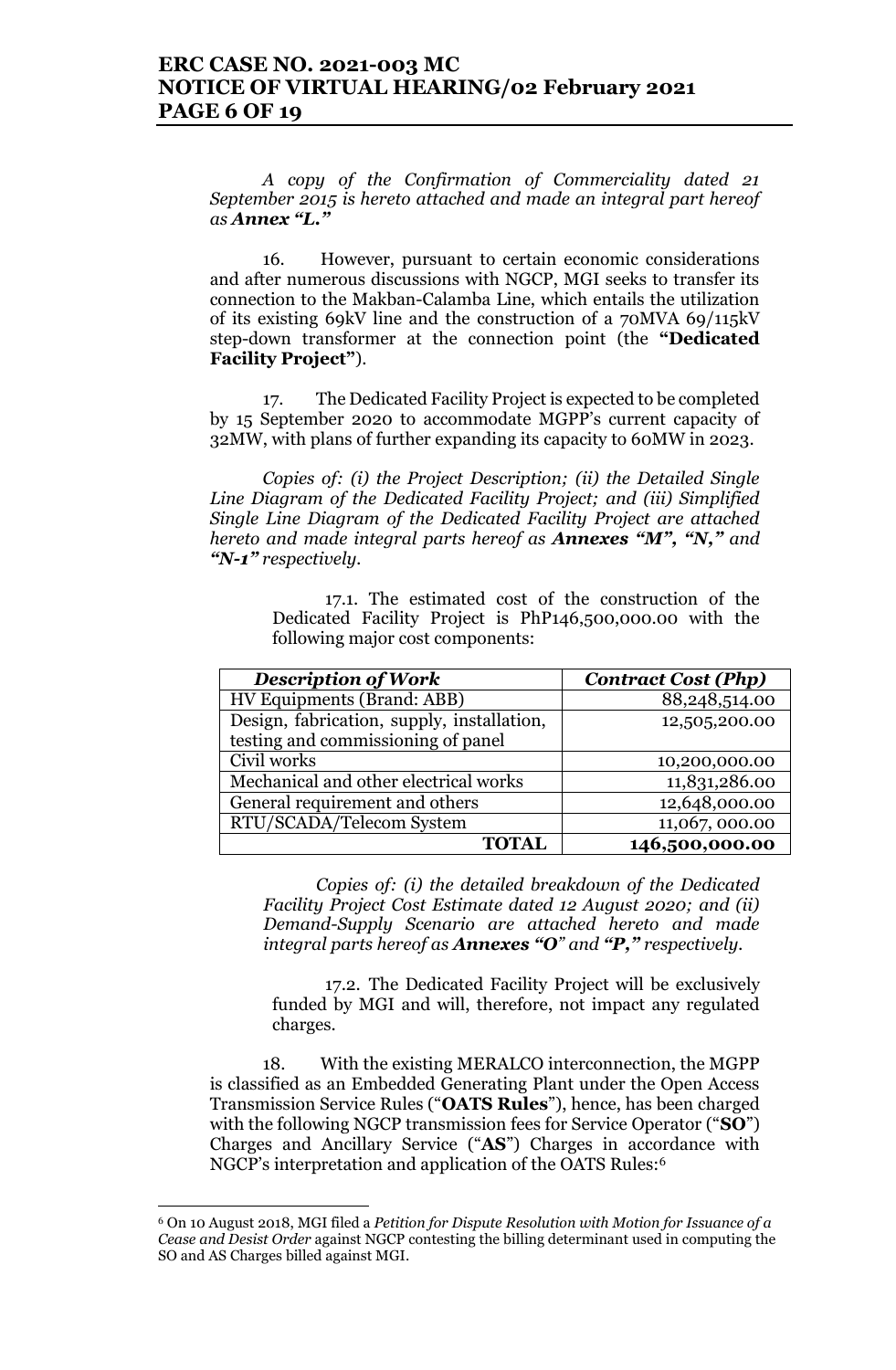# **ERC CASE NO. 2021-003 MC NOTICE OF VIRTUAL HEARING/02 February 2021 PAGE 7 OF 19**

|                |                 | <b>Current Billing</b><br>(as embedded generator)<br>(in PHP) |               |
|----------------|-----------------|---------------------------------------------------------------|---------------|
| 2019           | <b>Total</b>    | $\mathbf{M}$ 1                                                | $\bf M2$      |
|                | $(M1+M2)$       |                                                               |               |
|                | (in PHP)        |                                                               |               |
| January        | 5,025,840.76    | 3,194,994.01                                                  | 1,830,845.25  |
| February       | 5,311,043.08    | 3,363,386.72                                                  | 1,947,657.31  |
| March          | 5,402,687.45    | 3,437,002.97                                                  | 1,965,683.28  |
| April          | 6,223,494.89    | 3,966,469.84                                                  | 2,257,028.20  |
| May            | 5,015,988.12    | 3,191,369.38                                                  | 1,824,619.11  |
| June           | 4,633,067.69    | 2,915,599.54                                                  | 1,717,470.22  |
| July           | 4,143,959.25    | 2,605,445.56                                                  | 1,538,511.46  |
| August         | 4,307,787.74    | 2,710,792.82                                                  | 1,596,993.07  |
| September      | 4,579,973.34    | 2,884,808.04                                                  | 1,695,163.55  |
| October        | 3,488,962.00    | 2,194,893.99                                                  | 1,294,069.75  |
| November       | 4,737,088.58    | 2,976,761.40                                                  | 1,760,327.04  |
| December       | 3,301,278.79    | 2,082,388.34                                                  | 1,218,888.97  |
| Total          | 56, 171, 171.69 | 35,523,912.61                                                 | 20,647,257.21 |
|                |                 |                                                               |               |
| <b>Monthly</b> | 4,680,930.97    | 2,960,326.05                                                  | 1,720,604.77  |
| Ave., Total    |                 |                                                               |               |

19. Should the Honorable Commission approve this instant Application, the MGPP would then be classified as a Directly Connected Generating Plant by reason of its direct connection to the Makban-Calamba Line, which would result to a clear determination of the billing determinant to be used by NGCP in computing for the SO and AS Charges to be imposed and therefore significantly reducing the NGCP transmission fees, henceforth:

|                               |                             | <b>Billing Simulation</b><br>(as directly connected generator)<br>(in PHP) |               |
|-------------------------------|-----------------------------|----------------------------------------------------------------------------|---------------|
| 2019                          | Total $(M1+M2)$<br>(in PHP) | M <sub>1</sub>                                                             | $\mathbf{M2}$ |
| January                       | 59,904.34                   | 51,975.65                                                                  | 7,928.69      |
| February                      | 117,585.14                  | 106,689.02                                                                 | 7,928.69      |
| March                         | 45,757.62                   | 7,987.12                                                                   | 36,905.27     |
| April                         | 15,857.39                   | 7,928.69                                                                   | 7,928.69      |
| May                           | 101,377.08                  | 45,717.61                                                                  | 53,442.62     |
| June                          | 27,125.68                   | 7,928.69                                                                   | 8,065.04      |
| July                          | 40,511.24                   | 31,700.59                                                                  | 8,127.91      |
| August                        | 100,764.85                  | 75,620.68                                                                  | 22,784.27     |
| September                     | 15,857.39                   | 7,928.69                                                                   | 7,928.69      |
| October                       | 57,961.25                   | 30,534.38                                                                  | 29,487.99     |
| November                      | 25,884.66                   | 17,563.76                                                                  | 7,928.69      |
| December                      | 15,857.39                   | 7,928.69                                                                   | 7,928.69      |
| Total                         | 624,444.01                  | 399,593.58                                                                 | 206,385.25    |
| <b>Monthly</b><br>Ave., Total | 52,037.00                   | 33,299.46                                                                  | 17,198.77     |

20. Upon discussions with the NGCP of MGI's intended connection transfer to the Makban-Calamba Line, MGI was required to build the Dedicated Facility Project within a 500-meter line distance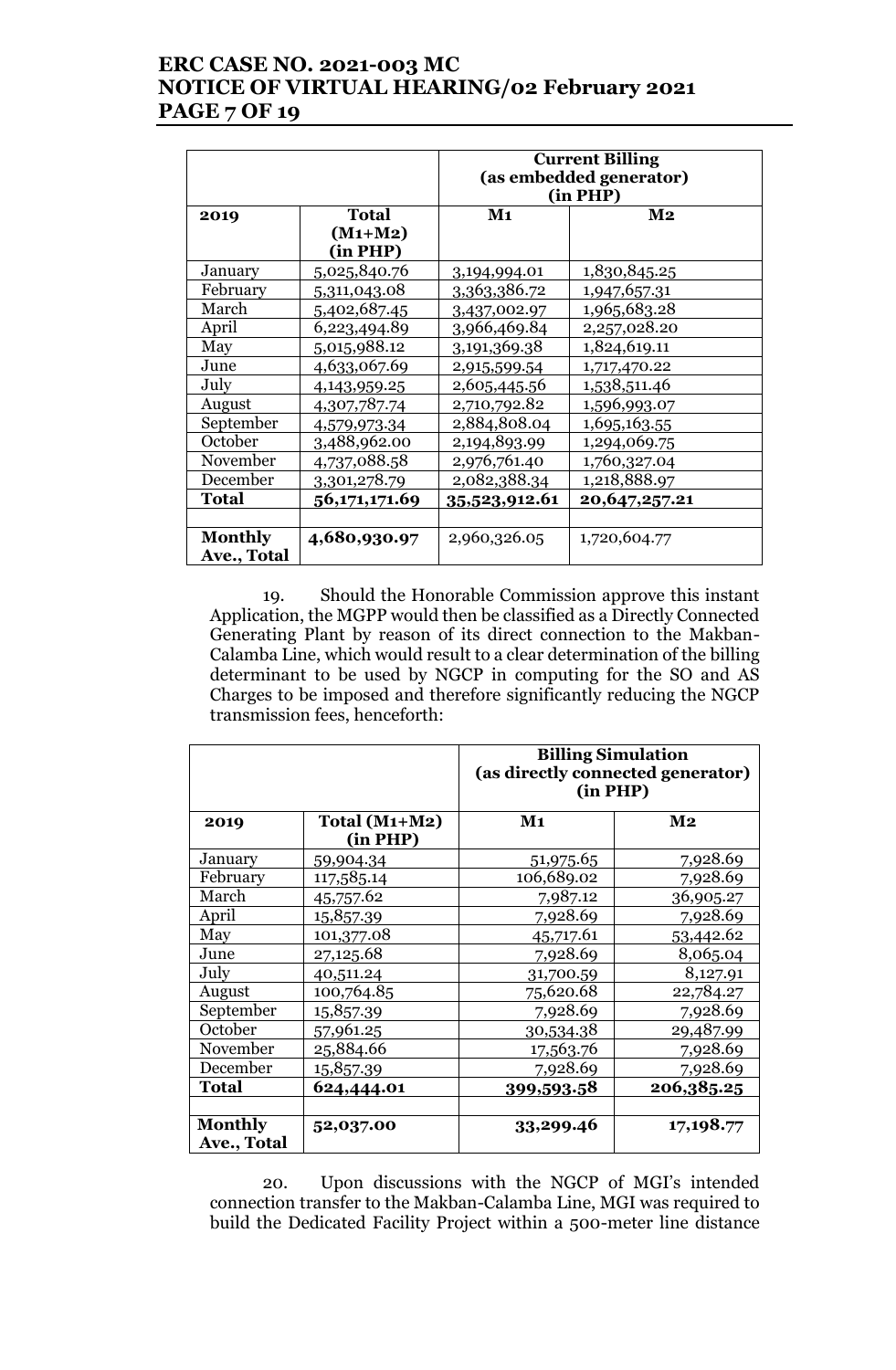### **ERC CASE NO. 2021-003 MC NOTICE OF VIRTUAL HEARING/02 February 2021 PAGE 8 OF 19**

from the connection point in compliance with GCR 4.6.1.4 of the Philippine Grid Code.<sup>7</sup>

20.1. For this purpose, Section 4.6.1.4 of the Grid Connection Requirements prescribed by the Philippine Grid Code expressly states:

> If the line between the Connection Point and the substation of the Distribution Utility (or other Grid User) is greater than 500 meters (m), a Circuit Breaker of appropriate rating shall be provided at the Connection Point. However, a line equal to or less than 500 m between Connection Point and substation of the Distribution Utility (or other Grid User) shall at least be provided with Disconnect Switch.

20.2. The Honorable Commission has consistently allowed applicants to explore and pursue courses of action that are more viable in the context of facts and circumstances attendant to each application.<sup>8</sup>

21. After a thorough review of its interconnection options, MGI has found that connecting to the Luzon Grid via the Dedicated Facility Project is the most cost-effective and viable option, giving MGI an average monthly savings of PhP4,628,893.97 for NGCP transmission fees. Further, the same will also eliminate MERALCO's wheeling charges, which is being paid by MGPP's sole off-taker, ACEPI.

22. Pursuant to the foregoing, MGI, on 19 July 2019, sent an official notice of its intention to transfer its current interconnection from MERALCO's distribution system to the Makban-Calamba Line.

*A copy of MGI's letter-notice to MERALCO dated 19 July 2019 is attached hereto and made an integral part hereof as Annex "Q."*

23. On 18 May 2020, MGI received a letter from MERALCO dated 14 May 2020 regarding its intention to transfer the connection point of its facilities to the 69kV Makban-Calamba Line. Despite flagging several potential legal, technical, and commercial issues, MERALCO assured MGI that it would not oppose the intended transfer.

*A copy MERALCO letter dated 14 May 2020 is attached hereto and made an integral part hereof as Annex "R."*

24. The Dedicated Facility Project shall be constructed by Philcantech Enterprises as the contractor of MGI.

<sup>7</sup> GCR 4.6.1.4 If the line between the Connection Point and the substation of the Distribution Utility (or other Grid User) is greater than 500 meters (m), a Circuit Breaker of appropriate rating shall be provided at the Connection Point. However, a line equal to or less than 500 m between Connection Point and substation of the Distribution Utility (or other Grid User) shall at least be provided with Disconnect Switch. (Please refer the connections to the single line diagram shown in **Appendix 5**)

<sup>8</sup> *See* the *Decision* dated 30 September for *In the Matter of the Application for Authority to Develop, Own and Operate Dedicated Point-to-Point Facilities to Connect to the Distribution System of Manila Electric Company (MERALCO), with Prayer for Provisional Authority* (ERC Case No. 2013-051-MC).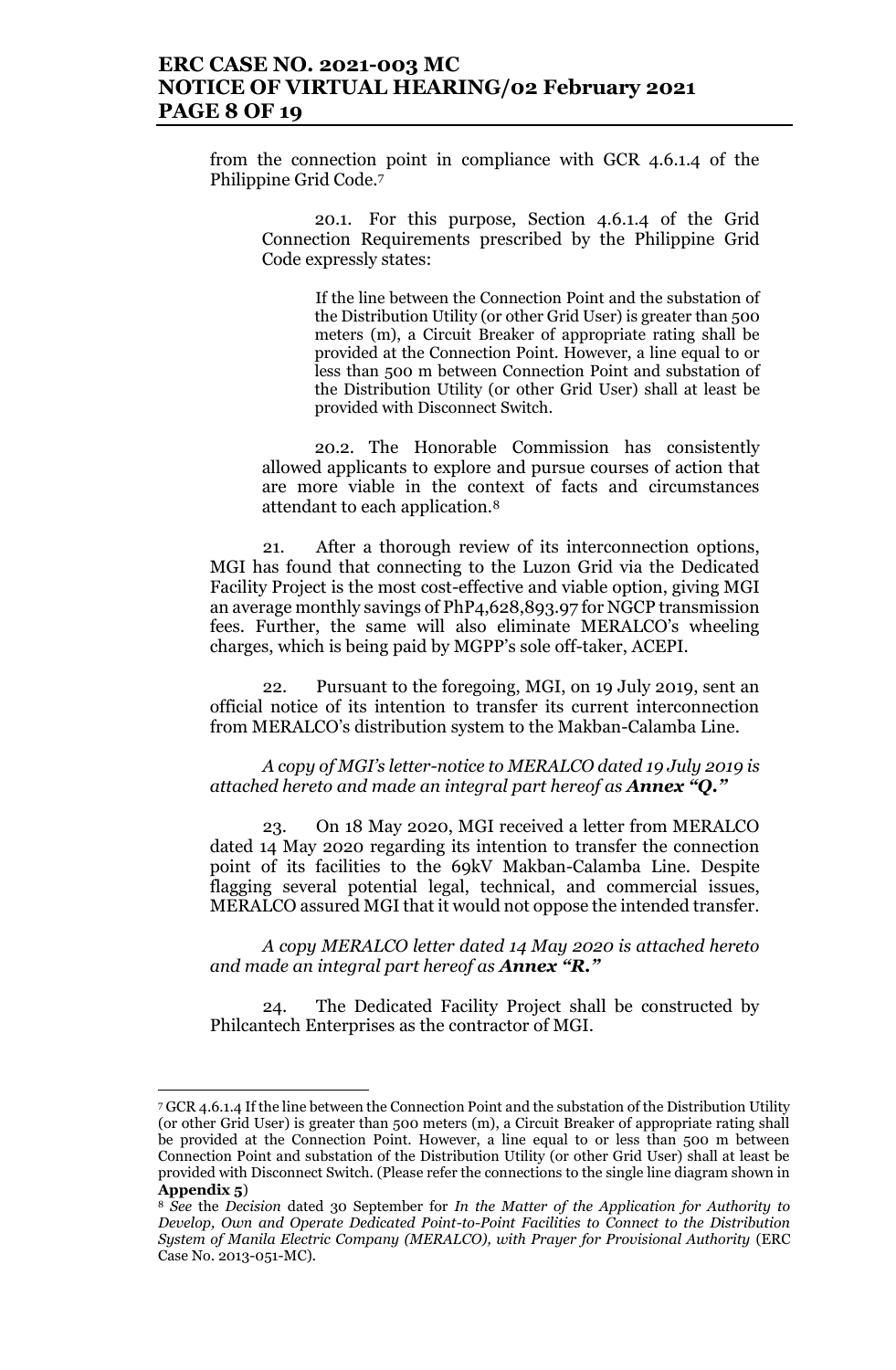### **ERC CASE NO. 2021-003 MC NOTICE OF VIRTUAL HEARING/02 February 2021 PAGE 9 OF 19**

*Copies of: (i) the Conceptual Engineering Design and Drawing; (ii) the Substation Section View; (iii) the Gantt Chart for the construction of the Dedicated Facility Project; (iv) Company Profile of Philcantech Enterprises; (v) and matrix of ongoing and completed projects are attached hereto and made integral parts hereof as Annexes "S," "S-1," "T," "U" and "U-1," respectively.*

25. On 7 November 2019, the NGCP performed a System Impact Study ("**SIS**") to determine the impact of connecting the MGPP to the Luzon Grid. The connection of MGPP to the Luzon Grid through the Dedicated Facility Project was found to be technically feasible.

*Copies of: (i) the SIS; and (ii) the NGCP's SIS Final Review Report dated 7 November 2019 are attached hereto and made integral parts hereof as Annexes "V" and "V-1," respectively.* 

26. MGI also conducted a Facilities Study ("*Facilities Study*") to ensure that: (i) the equipment to be installed will satisfy the recommendation of the NGCP's SIS; (ii) the Dedicated Facility Project complies with the provisions of the Philippine Grid Code.

*Copies of: (i) the Facilities Study; and (ii) NGCP's Review Report on the Facilities Study dated 22 May 2020 are attached hereto and made integral parts hereof as Annexes "W" and "W-1," respectively.* 

27. In a Letter dated 19 June 2020, NGCP confirmed the inclusion of the MGPP in the **2020-2040** Transmission Development Plan Final Report.

*A copy of the Letter from NGCP dated 19 June 2020 is attached hereto and made an integral part hereof as Annex "X."*

28. NGCP and MGI are currently in the process of finalizing the terms of their Connection Agreement for the interconnection of the MGPP to the Luzon Grid through the Dedicated Facility Project.

*A copy of NGCP Certification dated 16 June 2020 attesting to the fact that MGI and NG[C]P are in the process of negotiating and finalizing the terms of the Connection Agreement is hereto made an integral part hereof as Annex "Y."*

29. In light of the foregoing, MGI respectfully seeks the confirmation and approval of this Honorable Commission that the Dedicated Facility Project is the most viable option for the MGPP to connect to the Luzon Grid.

30. Upon completion of the Dedicated Facility Project, the operations, service, and maintenance (O&M) services of the Dedicated Facility Project shall be undertaken by the NGCP.

*Copies of: (i) Letter from MGI dated 23 June 2020 confirming that MGI intends to avail of NGCP's services for the operations, service, and maintenance of the Dedicated Facility Project; and (ii) the NGCP's email dated 24 June 2020 acknowledging receipt of the same are*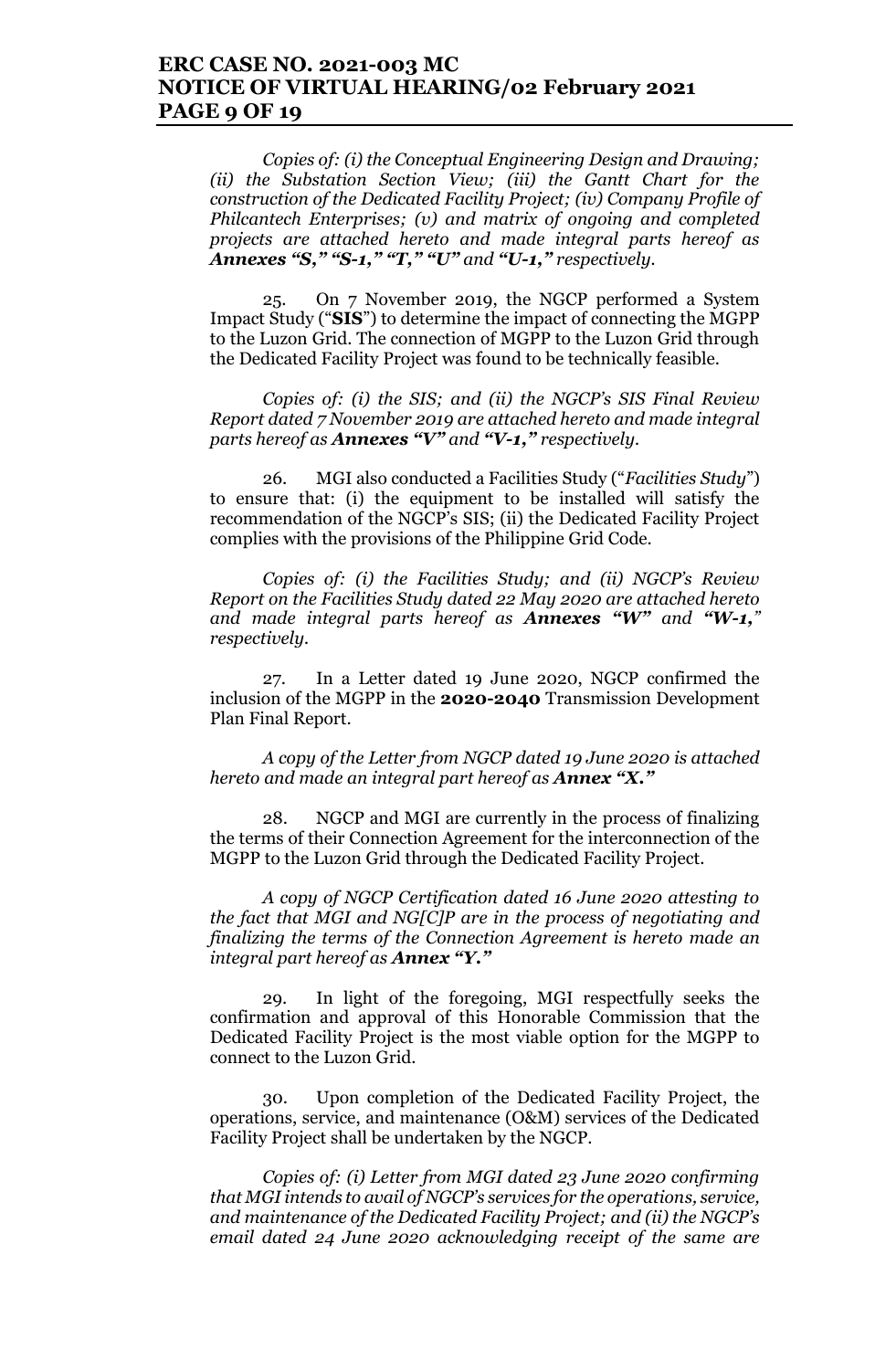### **ERC CASE NO. 2021-003 MC NOTICE OF VIRTUAL HEARING/02 February 2021 PAGE 10 OF 19**

*hereto attached and made an integral parts hereof as Annex "Z" and "Z-1", respectively.* 

31. As of date, MGI has secured or is in the process of securing the necessary permits, licenses and authority from the appropriate regulatory agencies for the Dedicated Facility Project.

*A copy of the sworn statement of MGI's authorized representative dated 26 June 2020, attesting to the fact that MGI obtained all the necessary permits from all concerned agencies that may have an interest in the Dedicated Facility Project is hereto attached and made an integral part hereof as Annex "AA."*

#### **IV. ALLEGATION IN SUPPORT OF PRAYER FOR CONFIRMATION OF RECLASSIFICATION**

32. One of the most notable issues raised by MERALCO in its letter dated 14 May 2020 pertains to the proper classification of the Makban-Calamba 69kV line. In MERALCO's letter, it raised:

On the legal side, the portion of NGCP Makban-Calamba 69kV line with 8.8-kilometer circuit-length from the tapping point of First Industrial Townership Utilities of NGCP's Calamba substation where MGI is proposing to transfer is part of the various subtransmission assets under STA-Batch 2 sold by the National Transmission Corporation ("TransCo") to MERALCO**. The Contract to Sell between TransCo and MERALCO for the STA-Batch 2 assets were already approved by the Energy Regulatory Commission, MERALCO and TransCo are currently finalizing the divestment of these areas to MERALCO**. [Emphasis supplied.]

33. In view of such issue raised, MGI reviewed the various publicly available documents relating to such transfer and raises the same to the Honorable Commission for evaluation.

34. On 3 December 2009, the National Transmission Corporation ("**TRANSCO**") and MERALCO filed a joint application for approval of the sale of various subtransmission lines/assets of TRANSCO within the franchise area of MERALCO pursuant to Section 8 of the EPIRA as well as the provisions of the *Guidelines to the Sale and Transfer of the TransCo's Subtransmission Assets and Franchising of Qualified Consortiums.* 

35. On 6 March 2012, the Honorable Commission approved the sale of various subtransmission lines/assets of TRANSCO within the franchise area of MERALCO through its *Decision* dated 6 March 2012 for ERC Case No. 2009-174 RC (the "**Subject Decision**"). The Subject Decision included the sale of the Makban-Calamba 69kV Line to which MGI – by virtue of the instant *Application* – proposes to connect the MGPP through the Dedicated Facility Project.

36. In view of the current function of the Makban-Calamba Line, MGI respectfully submits that the same should be reclassified into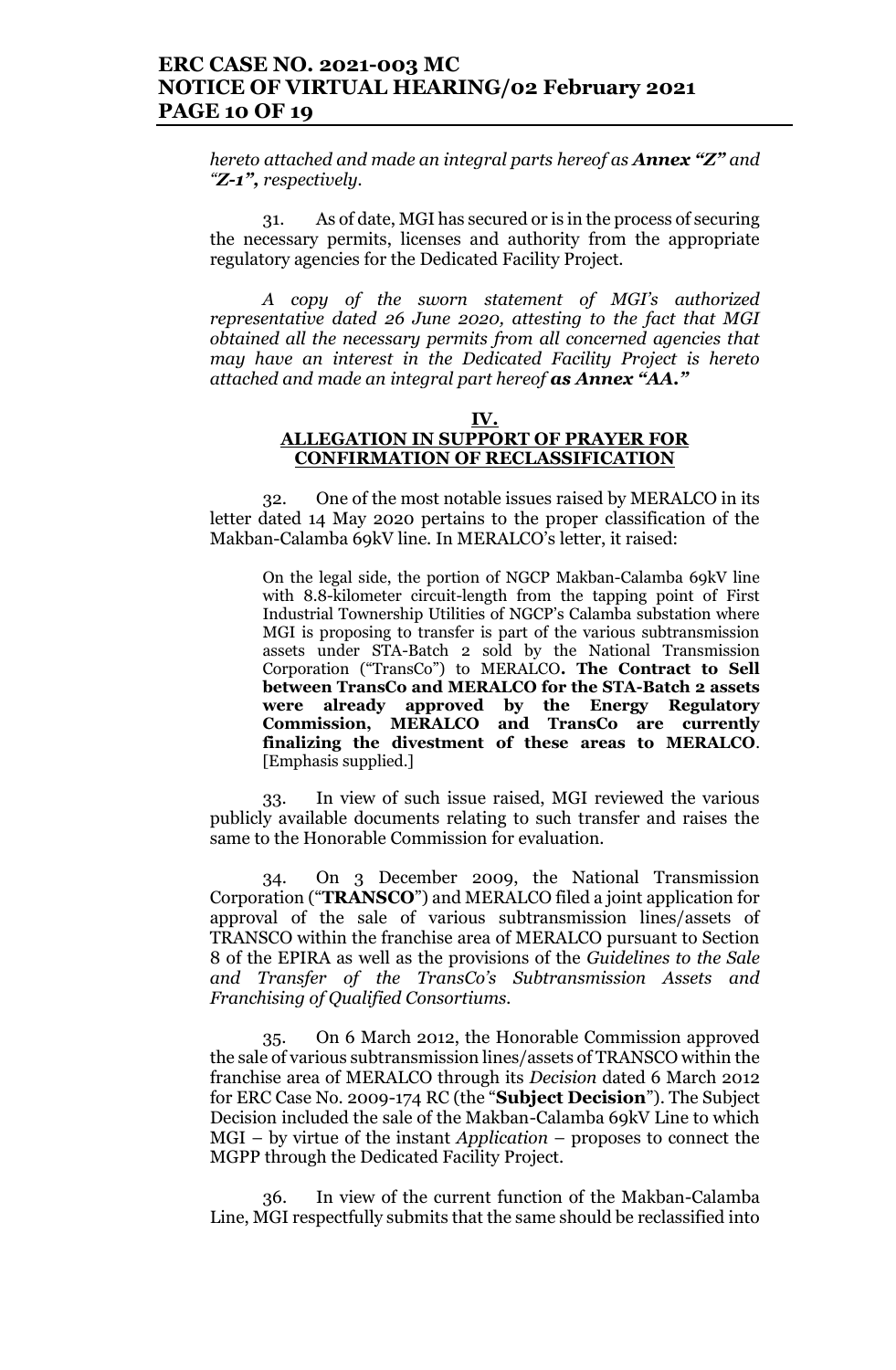## **ERC CASE NO. 2021-003 MC NOTICE OF VIRTUAL HEARING/02 February 2021 PAGE 11 OF 19**

a transmission asset in accordance with the relevant law and regulations.

36.1. Under ERC Resolution No. 15, series of 2011 otherwise known as the *Amended Rules for the Approval of the Sale and Transfer of TransCo's Subtransmission Assets and the Acquisition by Qualified Consortiums* ("**ERC Resolution No. 15**"), subtransmission and transmission assets shall be classified based on their technical and functional criteria specified under Section 2 of the ERC Resolution.

> **Section 2. Technical and Functional Criteria** – The assets shall be classified based on the technical and functional criteria enumerated in Sections 4 and 6, Rule 6, Part II of the IRR of the Act, including, but not necessarily limited to, the following:

#### **a) Directly Connected Generators**

Lines, power transformers and other assets held by TransCo or NGCP, which allow the transmission of electricity to a grid from one or more directly connected generators shall be classified as transmission assets.

#### **b) Directly Connected End-Users**

Radial lines, power transformers, related protection equipment, control systems and other assets held by TransCo or NGCP which directly connect an end-user or group of endusers to a grid and are exclusively dedicated to the service of that end-user or group of end-users shall be classified as subtransmission assets.

#### **c) Directly Connected Load-End Substation**

Radial lines, power transformers, related protection equipment at the secondary of the power transformers and other assets held by TransCo or NGCP which directly connect a load-end substation of one or more distribution utilities to a grid but no directly connected generators shall be classified as subtransmission assets.

Dedicated point-to-point limited facilities of a generation company or connection assets for generators are not classified as subtransmission assets.

36.2. Currently, the following entities are connected to the Makban-Calamba 69kV Line:

|                | NCGP MAKBAN/BAY Substation - NGCP CALAMBA |               |            |                |  |
|----------------|-------------------------------------------|---------------|------------|----------------|--|
|                | Substation 69kV TL                        |               |            |                |  |
|                | <b>LOAD CUSTOMER</b>                      | <b>RATING</b> |            | <b>REMARKS</b> |  |
|                | <b>MECO CUSTOMER</b>                      |               |            |                |  |
|                | MEGAPACK (STO                             | 10            | <b>MVA</b> |                |  |
|                | <b>TOMAS PAPER)</b>                       |               |            |                |  |
| $\overline{2}$ | FITUI (PHILTOWN)                          | 10            | <b>MVA</b> |                |  |
| 3              | <b>INGASCO</b>                            | 20            | <b>MVA</b> |                |  |
|                | <b>BATELEC 2 AOR</b>                      |               |            |                |  |
|                | TALAGA S/S                                | 20            | <b>MVA</b> |                |  |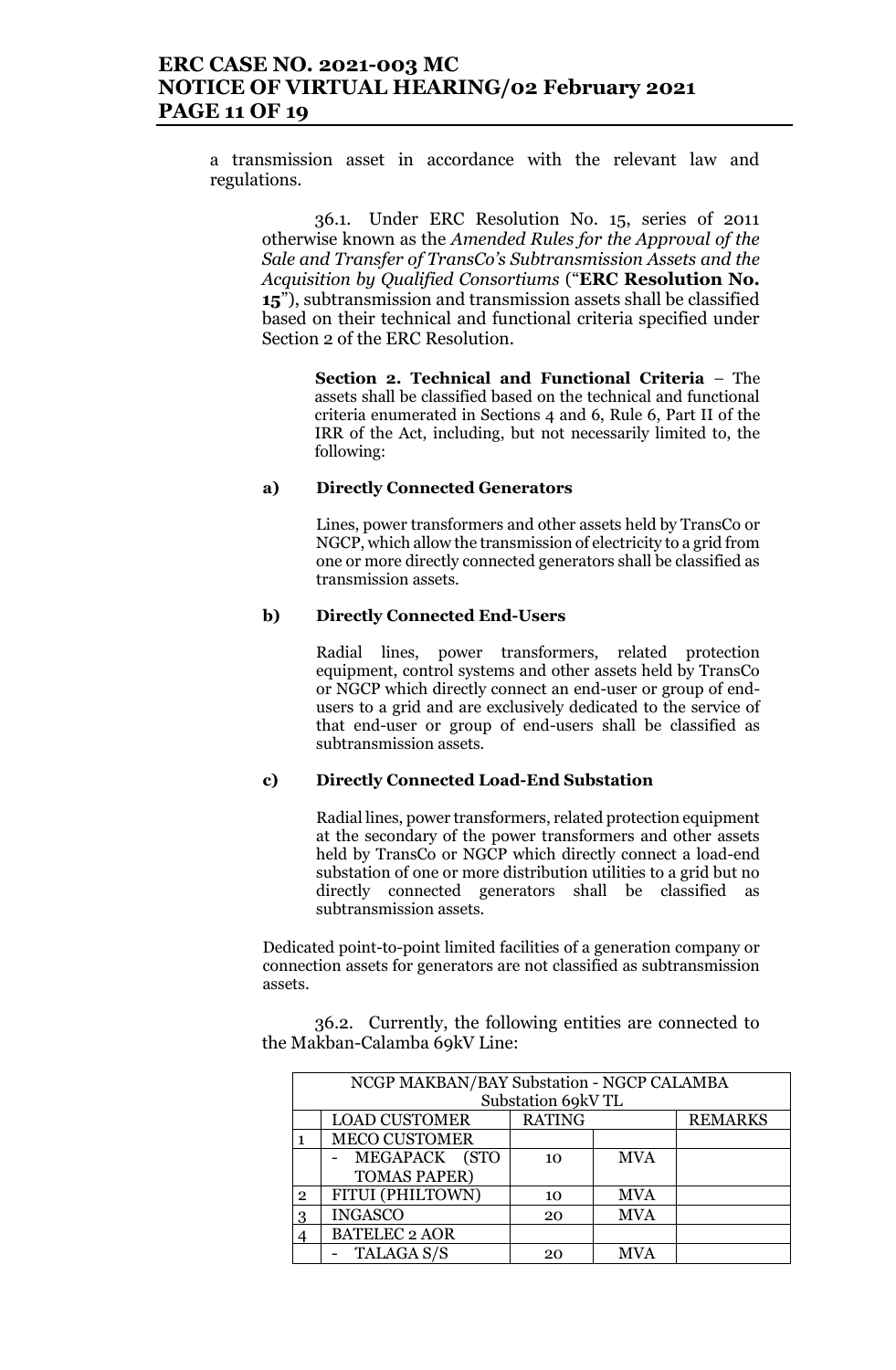## **ERC CASE NO. 2021-003 MC NOTICE OF VIRTUAL HEARING/02 February 2021 PAGE 12 OF 19**

| <b>TOTAL</b>      | 92.5 | <b>MVA</b> |           |
|-------------------|------|------------|-----------|
|                   |      |            | NGCP data |
|                   |      |            | find in   |
| <b>CDO</b>        |      |            | Could not |
| <b>MALVAR S/S</b> | 10   | <b>MVA</b> |           |
| <b>FLEXOPAK</b>   | 2.5  | <b>MVA</b> |           |
| <b>TANAUAN</b>    | 10   | <b>MVA</b> |           |
| LAUREL S/S        | 10   | <b>MVA</b> |           |
|                   |      |            |           |

36.3. Further, the Limaland substation is likewise connected to the Makban-Calamba 69kV Line simultaneously with the NGCP Batangas Substation for purposes of load shifting.

| NGCP BATANGAS Substation - LIMALAND Substation 69kV TL |                                 |            |  |
|--------------------------------------------------------|---------------------------------|------------|--|
| <b>LOAD CUSTOMER</b>                                   | <b>RATING</b><br><b>REMARKS</b> |            |  |
| LIMALAND.                                              | 50                              | <b>MVA</b> |  |
| <b>TOTAL</b><br><b>MVA</b><br>50                       |                                 |            |  |

*A copy of the detailed Single Line Diagram showing all entities connected to the Makban-Calamba 69kV Line is attached hereto and made an integral part hereof as Annex "BB."*

36.4. As to the functional criteria, the Makban-Calamba Line should be classified as a transmission asset.

36.5. In addition, Rule 6, Section 4 of the EPIRA IRR provides the technical and functional criteria in determining subtransmission and transmission assets.

#### **Section 4. Separation Between Transmission and Substransmission**.

The ERC shall set the standards of the transmission voltages and other factors that shall distinguish transmission assets from Subtransmission Assets. Towards this end, ERC shall issue appropriate guidelines to distinguish between these categories of assets according to voltage level and function. The ERC shall take into account the objective of allowing nondiscriminatory Open Access to the transmission and Substransmission Systems.

The technical and functional criteria to be considered in distinguishing transmission assets from Subtransmission Assets shall include, but not limited to:

- (a) Subtransmission Assets are normally in close proximity to retail customers;
- (b) Subtransmission Assets are primarily radial in character;
- (c) Power flows into Subtransmission Assets; it rarely, if ever, flows out;
- (d) When power enters Subtransmission Assets, it is not recognized or transported on to some other market;
- (e) Power entering Subtransmission Assets is consumed in a comparatively restricted geographic area;
- (f) Meters are based at the interface of transmission and Subtransmission Assets to measure flows into the Subtransmission Assets; and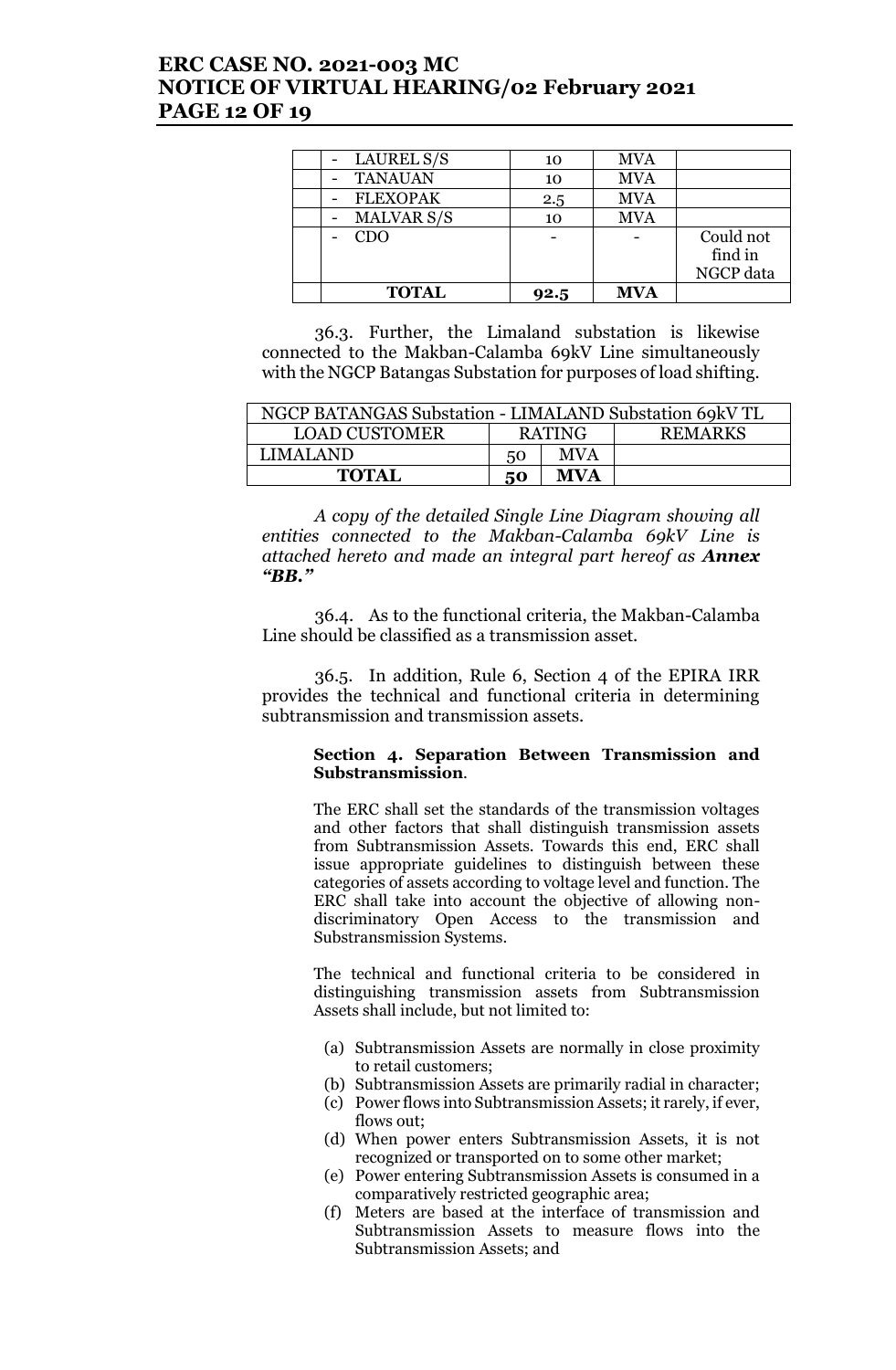(g) Subtransmission Assets will be of reduced voltage.

36.6. It is clear, therefore, that while there was, indeed, a previous classification of the Makban-Calamba 69kV Line as a subtransmission asset, the current interconnection configuration of the Makban-Calamba 69kV Line, coupled with the eventual connection of the MGPP, shall result to the performance of transmission functions and will therefore be considered as a transmission asset by operation of law and in accordance with the relevant laws and regulations.

36.7. On this note, it bears emphasizing that the EPIRA only authorizes TRANSCO to dispose of subtransmission assets to qualified distribution utilities. Section 8 of the EPIRA provides:

> Section 8. *Creation of the National Transmission Company.-* There is hereby created a National Transmission Corporation, hereinafter referred to as TRANSCO, which shall assume the electrical transmission function of the National Power Corporation, and have the powers and functions hereinafter granted. The TRANSCO shall assume the authority and responsibility of NPC for the planning, construction and centralized operation and maintenance of its high voltage transmission facilities, including grid interconnections and ancillary services.

> Within six (6) months from the effectivity of this Act, the transmission and subtransmission facilities of NPC and all other assets related to transmission operations, including the nationwide franchise of NPC for the operation of the transmission system and the grid, shall be transferred to the TRANSCO. The TRANSCO shall be wholly owned by the Power Sector Assets and Liabilities Management Corporation (PSALM Corp.).

> **The subtransmission functions and assets shall be segregated from the transmission functions, assets and liabilities for transparency and disposal: Provided, That the subtransmission assets shall be operated and maintained by TRANSCO until their disposal to qualified distribution utilities which are in a position to take over the responsibility for operating, maintaining, upgrading, and expanding said assets.** All transmission and subtransmission related liabilities of NPC shall be transferred to and assumed by the PSALM Corp.

> TRANSCO shall negotiate with and thereafter transfer such functions, assets, and associated liabilities to the qualified distribution utility or utilities connected to such subtransmission facilities not later than two (2) years from the effectivity of this Act or the start of open access, whichever comes earlier: Provided, That in the case of electric cooperatives, the TRANSCO shall grant concessional financing over a period of twenty (20) years: Provided, however, That the installment payments to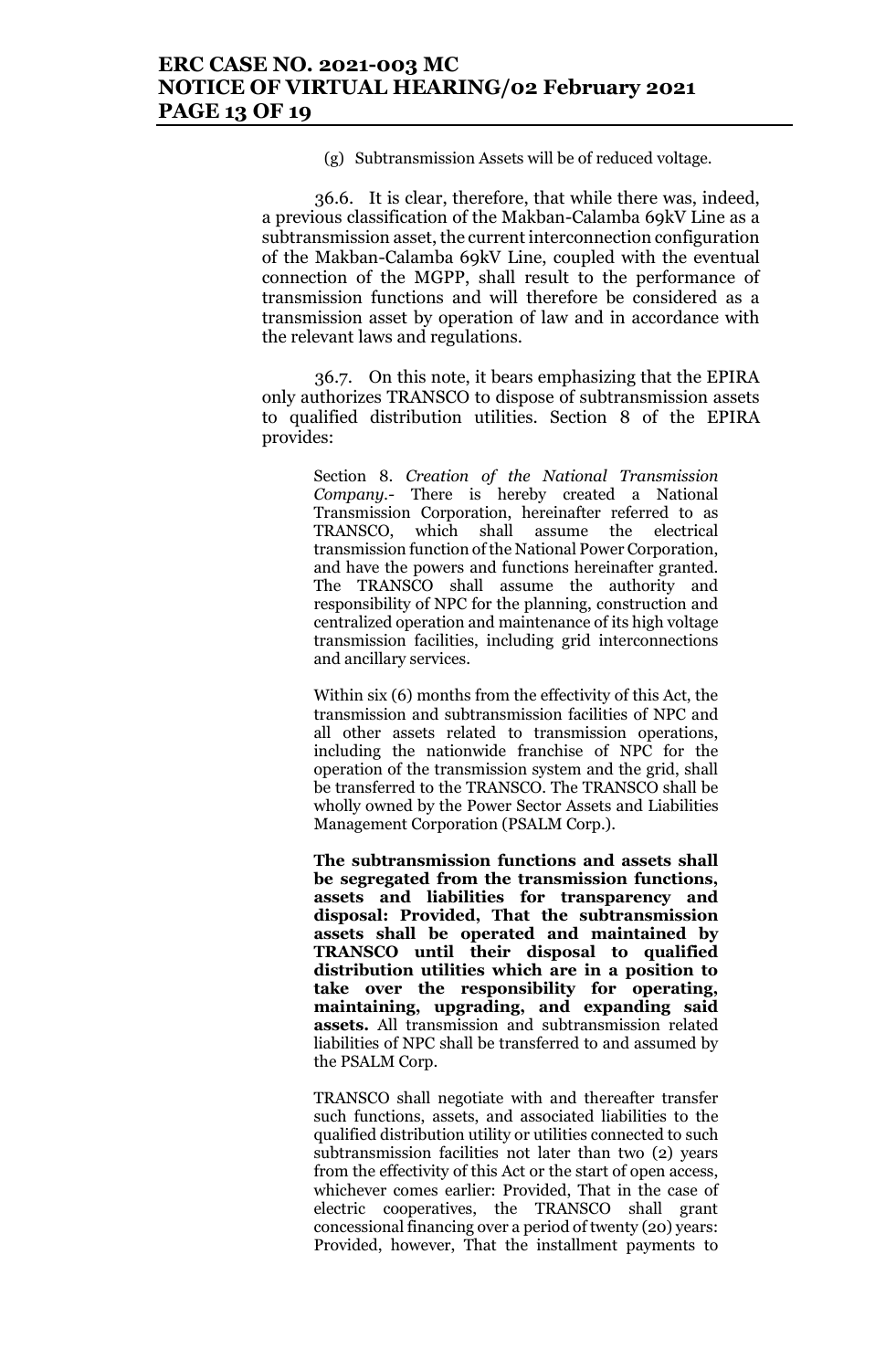## **ERC CASE NO. 2021-003 MC NOTICE OF VIRTUAL HEARING/02 February 2021 PAGE 14 OF 19**

TRANSCO for the acquisition of subtransmission facilities shall be given first priority by the electric cooperatives out of the net income derived from such facilities. The TRANSCO shall determine the disposal value of the subtransmission assets based on the revenue potential of such assets.

In case of disagreement in valuation, procedures, ownership participation and other issues, the ERC shall resolve such issues.

The take over by a distribution utility of any subtransmission asset shall not cause a diminution of service and quality to the end-users. Where there are two or more connected distribution utilities, the consortium or juridical entity shall be formed by and composed of all of them which has been granted a franchise to operate the subtransmission asset by the ERC. The subscription rights of each distribution utility involved shall be proportionate to their load requirements unless otherwise agreed by the parties.

Aside from the PSALM Corp., TRANSCO and connected distribution utilities, no third party shall be allowed ownership or management participation, in whole or in part, in such subtransmission entity.

The TRANSCO may exercise the power of eminent domain subject to the requirements of the Constitution and existing laws. Except as provided herein, no person, company or entity other than the TRANSCO shall own any transmission facilities.

Prior to the transfer of the transmission functions by NPC to TRANSCO, and before the promulgation of the Grid Code, ERC shall ensure that NPC shall provide to all electric power industry participants open and nondiscriminatory access to its transmission system. Any violation thereof shall be subject to the fines and penalties imposed herein. [Emphasis supplied.]

36.8. As the EPIRA only contemplates the sale of subtransmission assets by TRANSCO, if follows that the sale of its transmission assets is not permitted by law.

36.9. In *Romualdez vs. Marcelo*<sup>9</sup> the Supreme Court emphasized that matters not expressly sanctioned by law re deemed to be impermissible pursuant to the principle of *expression unius est exclusion alterius*. In such case, the Supreme Court held:

> Indeed, it is an elementary rule of statutory construction that the express mention of one person, thing, act, or consequence excludes all others. This rule is expressed in the familiar maxim "expressio unius est exclusio alterius." Where a statute, by its terms, is expressly limited to certain matters, it may not, by interpretation or construction, be extended to others. The rule proceeds

<sup>9</sup> G.R. Nos. 165510-33, 28 July 2006.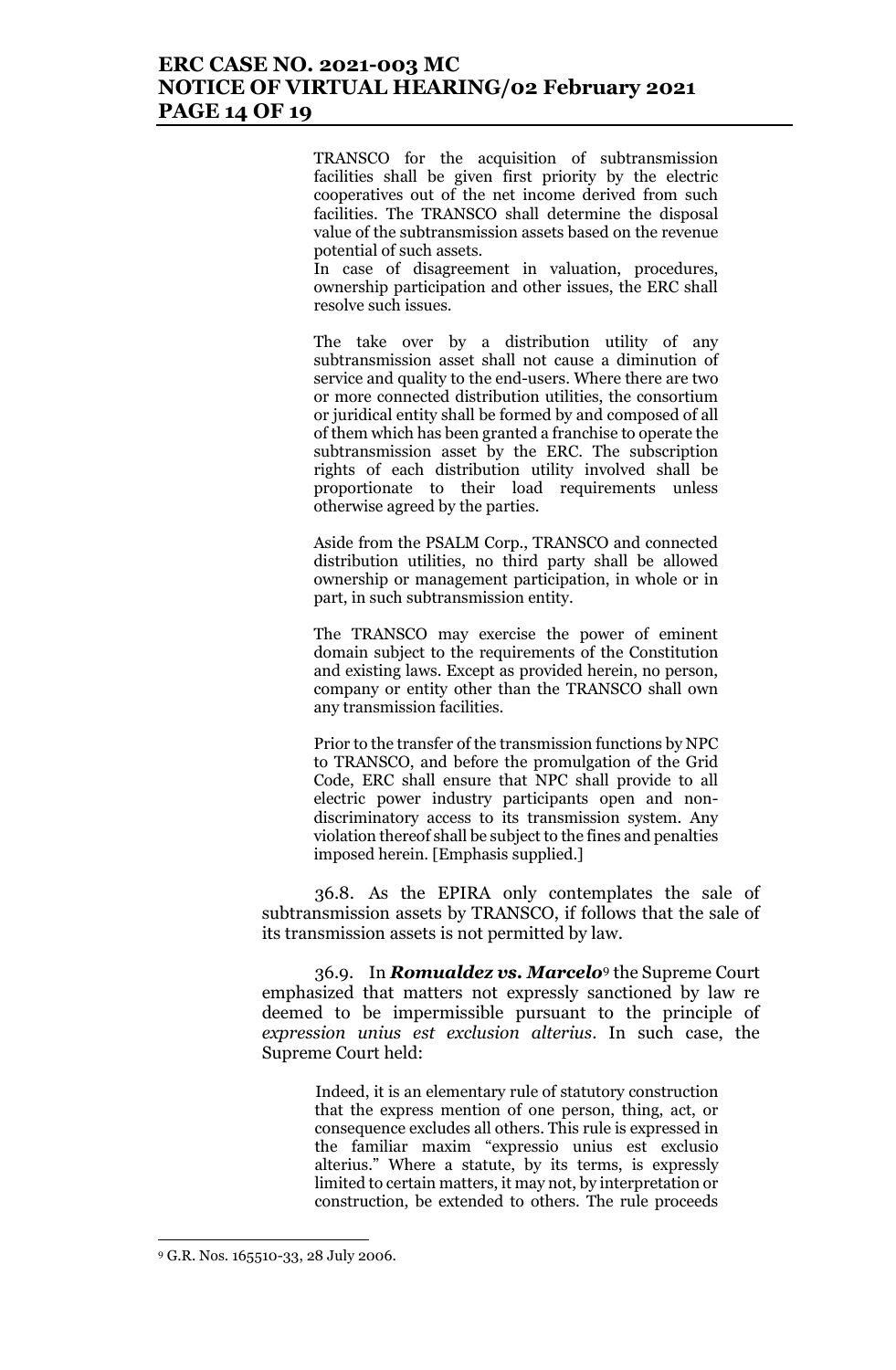## **ERC CASE NO. 2021-003 MC NOTICE OF VIRTUAL HEARING/02 February 2021 PAGE 15 OF 19**

from the premise that the legislature would not have made specified enumerations in a statute had the intention been not to restrict its meaning and to confine its terms to those expressly mentioned.

#### **V. ALLEGATIONS IN SUPPORT OF PRAYER FOR INTERIM RELIEF**

37. As discussed above, and based on the Subject Decision's express wording as well as publicly available information, the Makban-Calamba 69kV line was covered only by a contract to sell between TRANSCO and MERALCO.<sup>10</sup>

38. This is a crucial development as a contract to sell necessarily implies that the sale of Makban-Calamba 69kV Line has not yet been consummated through an actual deed of absolute sale or any other similar commercial document.

39. In several cases, the Supreme Court has ruled that a contract to sell is of a contingent nature and does not affect a transfer of title of the subject assets from the seller to the buyer.<sup>11</sup> Simply put: pending the fulfillment of certain conditions, no sale of the subject assets takes place between the parties to a contract to sell.

40. For this purpose, it is a cardinal principle of civil law that while parties are free to establish such stipulations, clauses, terms and conditions that they may deem convenient, they may not do so in a manner that contravenes the law.<sup>12</sup>

41. In the recent case of *Werr Corporation International vs. Highlands Prime, Inc.*<sup>13</sup> the Supreme Court likewise held that laws are deemed written into every contract. Consequently, no contract can be entered into, much less produce legal effect, if it is contrary to existing laws.

42. Considering that: (i) the Makban-Calamba 69kV Line's title has not been transferred to MERALCO from TRANSCO; and (ii) Makban-Calamba 69kV Line is, by operation of law, a transmission asset, then MGI respectfully submits that it is incumbent upon this Honorable Commission to enjoin and to hold in abeyance the prospective sale of the same line between TRANSCO and MERALCO.

43. To be sure, the consummation of the sale of the Makban-Calamba 69kV line is an impermissible disposition of TRANSCO's transmission assets.

<sup>10</sup> *See* (i) dispositive portion on page 14 of the Subject Decision; and (ii) "TransCo sells P140-M assets to Meralco, Alsons" dated 12 June 2012, accessed at: https://www.philstar.com/business/2012/06/12/816056/transco-sells-p140-m-assets-meralcoalsons.

<sup>11</sup> Ventura vs. Heirs of Endaya, G.R. No. 190016, 2 October 2013; Spouses Tumibay vs. Spouses Lopez, G.R. No. 171692, 3 June 2013.

<sup>12</sup> Civil Code of the Philippines, Article 1306.

<sup>13</sup> G.R. No. 187543, 8 February 2017.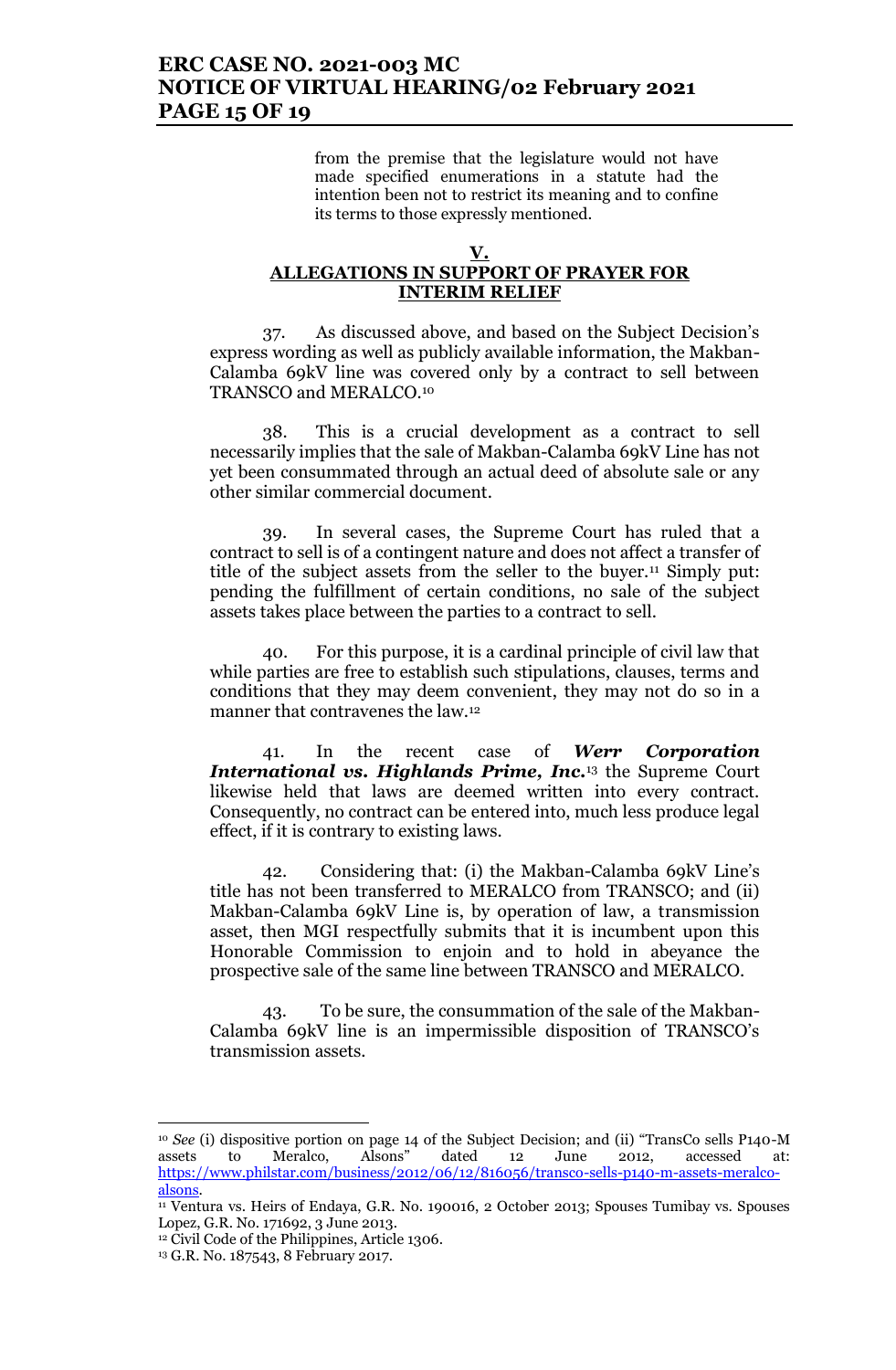### **ERC CASE NO. 2021-003 MC NOTICE OF VIRTUAL HEARING/02 February 2021 PAGE 16 OF 19**

44. Proceeding from the foregoing considerations, MGI respectfully reiterates the urgent need for this Honorable Commission to issue the appropriate interim relief.

#### **VI.**

### **ALLEGATIONS IN SUPPORT OF PRAYER FOR PROVISIONAL AUTHORITY**

45. Subject to the foregoing discussion on the urgent need for Interim Relief, MGI respectfully submits that neither the Subject Decision nor the subsequent execution of a contract to sell between TRANSCO and MERALCO precludes this Honorable Commission from issuing a provisional authority in its favor.

46. As discussed above, no transfer of rights or ownership are effected by a mere contract to sell. Consequently, the Makban-Calamba 69kV Line remains the property of the NGCP for all intents and purposes. This being the case, it is well within this Honorable Commission's jurisdiction to issue a provisional authority in favor of MGI notwithstanding the Subject Decision and the contract to sell between TRANSCO and MERALCO.

47. As Republic Act No. 9513, also known as the Renewable Energy Act of 2008 ("**RE Act**") aims to accelerate the development of the country's renewable energy resources and increase the utilization of renewable energy, it is in the interest of the government to extend all possible assistance to MGI so its operations are both able to commence at the earliest possible as well as commercially viable. Needless to state, the Construction of the Dedicated Facility Project is an integral aspect of MGI's geothermal powerplant. This being the case, a provisional authority is urgently needed in order to avoid adverse consequences to MGI.

48. After all, the RE Act has expressly declared it the policy of the State to "[a]ccelarate the exploration and development of renewable energy resources such as, but not limited to, biomass, solar, wind, hydro, geothermal and ocean energy sources, including hybrid systems, to achieve energy self-reliance, through the adoption of sustainable energy development strategies to reduce the country's exposure to price fluctuations in the international markets, the effects of which spiral down to almost all sectors of the economy.<sup>14</sup> It is in support of this policy that MGI was established to develop geothermal generation facilities.

49. In view of all the foregoing, MGI respectfully submits the instant Application for the Honorable Commission's urgent and utmost consideration.

*A copy of the Affidavit dated 26 June 2020 executed by Francisco G. Delfin in support of the instant Application is attached as Annex "CC."*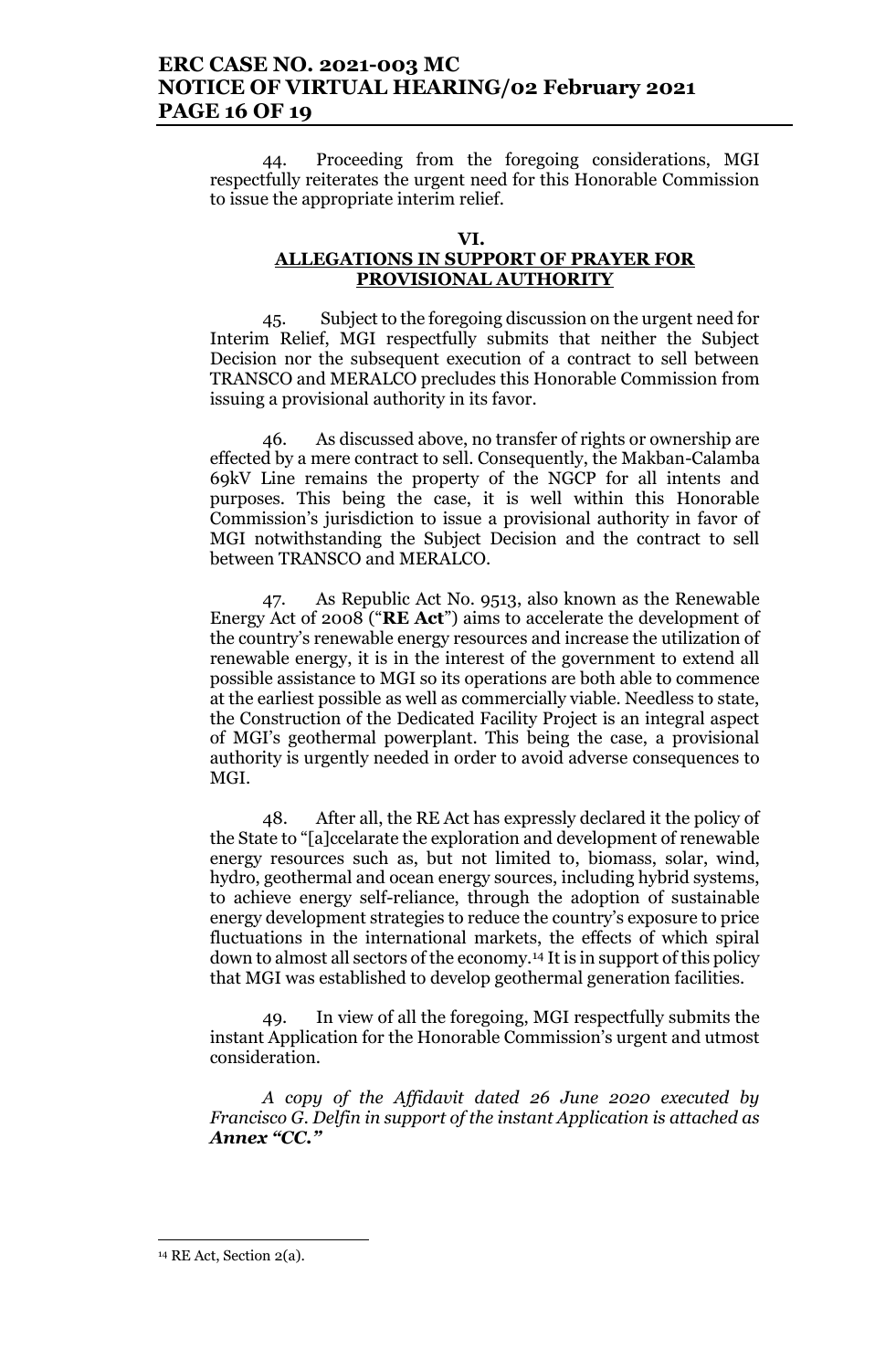#### **PRAYER**

WHEREFORE, premises considered, Applicant **MAIBARARA GEOTHERMAL, INC.** respectfully prays that the Honorable Commission:

1. **ISSUE** an Order granting provisional authority for the implementation of the development, ownership and operation of the Dedicated Facility Project by MGI to connect the 60MW Maibarara Geothermal Power Plant to the Luzon Grid;

2. **ENJOIN** the consummation of the sale of the Makban-Calamba 69kV Line between TRANSCO and MERALCO;

3. After hearing on the merits, **RENDER** a Decision approving the instant Application; and

4. **CONFIRM** that the Makban-Calamba 69kV Line has been reclassified as a transmission asset by operation of law taking into consideration the technical and functional criteria under relevant laws and regulations.

Other just and equitable reliefs are likewise prayed for.

The Commission has set the instant *Application* for the determination of compliance with the jurisdictional requirements, expository presentation, pre-trial conference, and presentation of evidence on the following dates and online platform for the conduct thereof, pursuant to Resolution No. 09, Series 0f 202015, dated 24 September 2020:

| Date                                                                                  | <b>Platform</b>                                     | <b>Activity</b>                                                                                             |
|---------------------------------------------------------------------------------------|-----------------------------------------------------|-------------------------------------------------------------------------------------------------------------|
| <b>31 March 2021</b><br>(Wednesday) at two<br>o'clock in the afternoon<br>(2:00 P.M.) | <b>Microsoft</b><br>(MS)Teams<br><b>Application</b> | Determination of<br>compliance with<br>jurisdictional<br>requirements and<br><b>Expository Presentation</b> |
| 07 April 2021<br>(Wednesday) at two<br>o'clock in the afternoon<br>(2:00 P.M.)        |                                                     | <b>Pre-trial Conference</b><br>and Presentation of<br>Evidence                                              |

Any interested stakeholder may submit its comments and/or clarifications at least one (1) calendar day prior to the scheduled initial virtual hearing, via electronic mail (e-mail) at <u>docket@erc.ph</u> and records@erc.gov.ph, copy furnish the Legal Service through legal@erc.ph. The Commission shall give priority to the stakeholders

<sup>&</sup>lt;sup>15</sup> A Resolution Adopting the Guidelines Governing Electronic Applications, Filings and Virtual Hearings Before the Energy Regulatory Commission.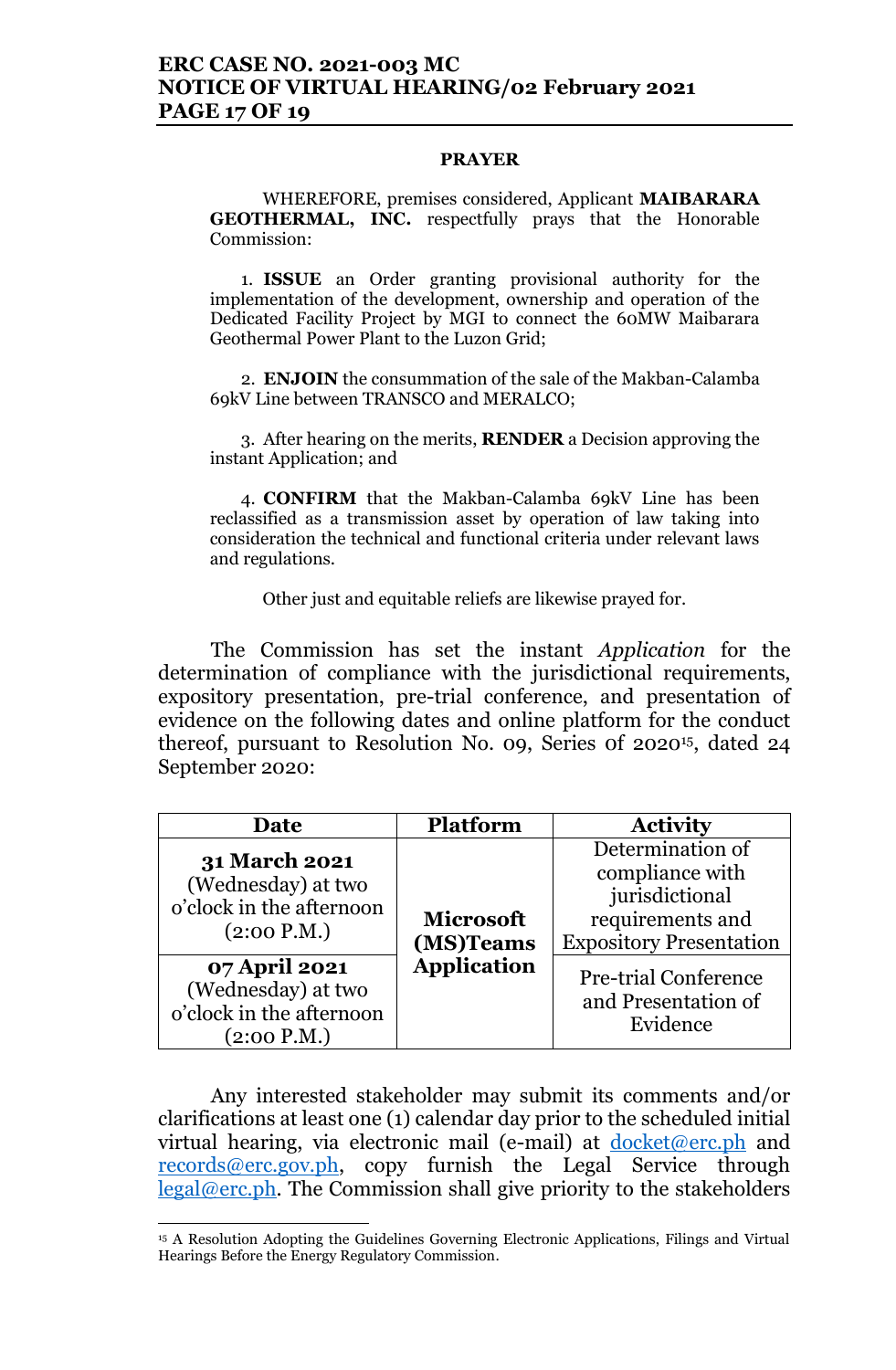# **ERC CASE NO. 2021-003 MC NOTICE OF VIRTUAL HEARING/02 February 2021 PAGE 18 OF 19**

who have duly submitted their respective comments and/or clarifications, to discuss the same and propound questions during the course of the expository presentation.

Moreover, all persons who have an interest in the subject matter of the instant case may become a party by filing with the Commission via e-mail at  $d$  ocket@erc.ph and records@erc.gov.ph, copy furnish the Legal Service through  $\text{legal@erc.ph}$ , a verified Petition to Intervene at least five (5) calendar days prior to the date of the initial virtual hearing and subject to the requirements under Rule 9 of the 2006 ERC Rules of Practice and Procedure, indicating therein the docket number and title of the case and stating the following:

- 1) The petitioner's name, mailing address, and e-mail address;
- 2) The nature of petitioner's interest in the subject matter of the proceeding and the way and manner in which such interest is affected by the issues involved in the proceeding; and
- 3) A statement of the relief desired.

Likewise, all other persons who may want their views known to the Commission with respect to the subject matter of the case may file through e-mail at docket@erc.ph and records@erc.gov.ph, copy furnish the Legal Service through legal@erc.ph, their Opposition or Comment thereon at least five (5) calendar days prior to the virtual hearings and subject to the requirements under Rule 9 of the 2006 ERC Rules of Practice and Procedure. No particular form of Opposition or Comment is required, but the document, letter, or writing should contain the following:

- 1) The name, mailing address, and e-mail address of such person;
- 2) A concise statement of the Opposition or Comment; and
- 3) The grounds relied upon.

All such persons who wish to have a copy of the *Application* may request from Applicant that they be furnished with the same prior to the date of the initial hearing. Applicant is hereby directed to furnish all those making such request with copies of the *Application* and its attachments, through any of the available modes of service, upon their agreement, subject to the reimbursement of reasonable photocopying costs. Any such person may likewise examine the *Application* and